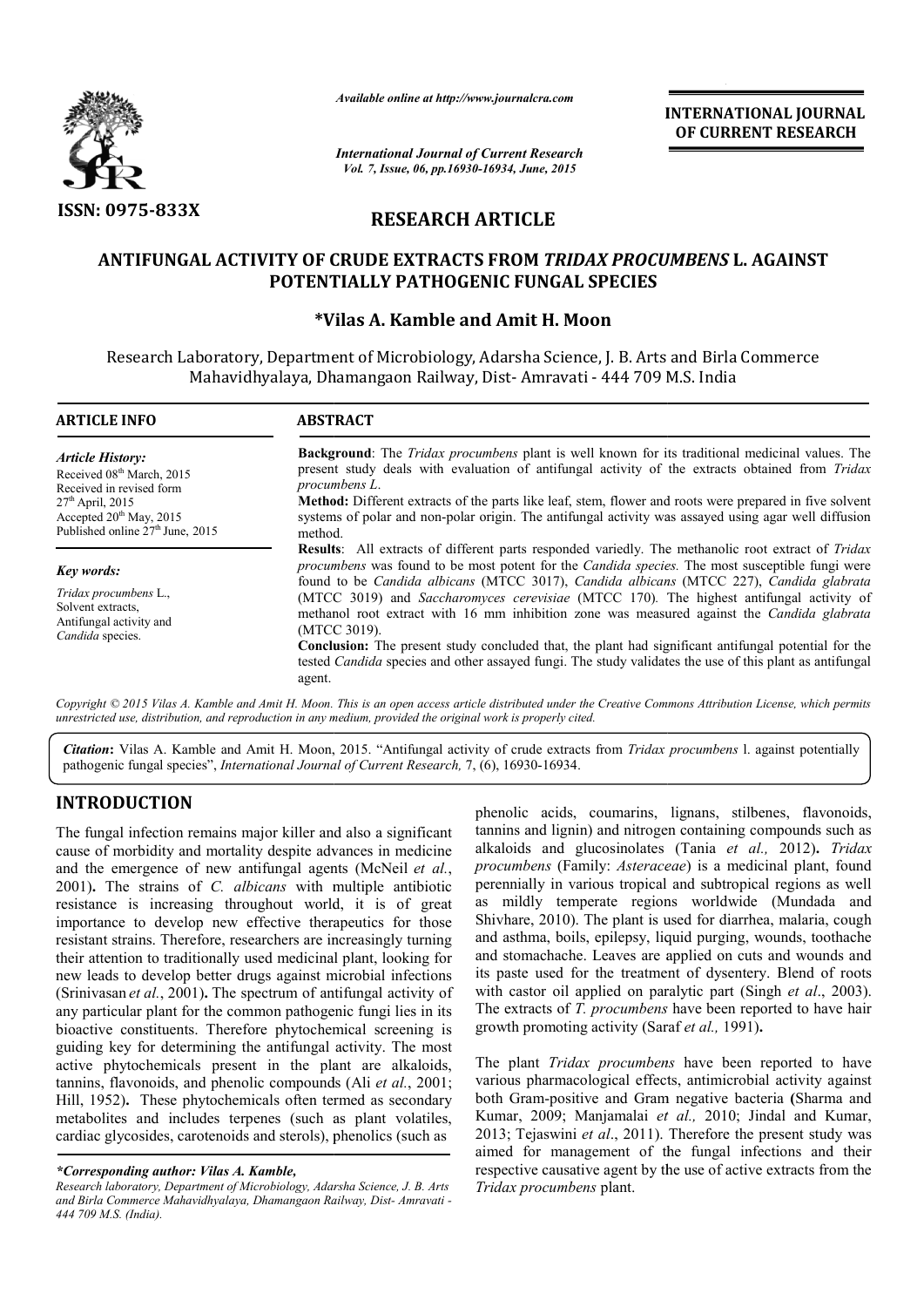### **MATERIALS AND METHODS**

#### **Plant Materials**

The plant *Tridax procumbens* L. was collected from different localities of Wardha district of Maharashtra state. Wardha district is located between latitude 20°-21° North and longitude 78°-79° East of Maharashtra state, India. Collection was done during January 2012 to April 2012, from the areas like gardens and farms. The collected plant material was transported soon to the laboratory and washed thoroughly with distilled water. The plant was authenticated in the Department of Botany, Adarsha Mahavidhyalaya, Dhamangaon (Rly). The cleaned whole plant was sorted into different parts of root, stem, flowers and leaf. The parts were allowed for the complete shade drying and then made to fine powder with a mechanical grinder and stored in an airtight container.

#### **Extract Preparation**

Dried powdered plant parts (root, leaf, flower and stem) were extracted successfully with the organic solvents with increasing of polarity by using Soxhlet extraction assembly. The extraction was carried out for  $24 - 48$  h. at room temperature with mild shaking. For the extraction procedure pure solvents of polar and non-polar origin (ethanol, methanol, acetone, chloroform, and ethyl acetate) were used. The powdered finely ground and dried plant material (25 g) of each part was extracted sequentially using Soxhlet extractor with 250 ml of pure organic solvent separately in order to extract non-polar and polar compounds. The obtained crude extracts were then filtered through Whatman No.1 filter paper and bottled in separate containers and concentrated at 40°C using a drier. The concentrated extracts were subsequently dried aseptically at room temperature. Extract was stored in sterile screw cap bottles under refrigeration condition at  $4^{\circ}$  C prior to use for subsequent assays.

#### **Antifungal Assay**

For testing antifungal activity the standard test cultures of *Rhizopus oryzae* (MTCC 554), *Aspergillus niger* (MTCC 281), *Aspergillus flavus* (MTCC 277), *Candida albicans* (MTCC 227), *Penicillium chrysogenum* (MTCC 160), *Candida albicans* (MTCC 3017), *Candida tropicalis* (MTCC 184), *Candida glabrata* (MTCC 3019) and *Saccharomyces cerevisiae* (MTCC 170) were used. The cultures were obtained from Microbial Type Culture Collection (MTCC) IMTECH, Chandigarh. Antifungal activity was determined by agar well diffusion method using Sabouraud's dextrose agar. Test fungus was inoculated by streaking the swab over the entire sterile agar surface to get almost confluent lawn of growth after incubation. A sterile stainless steel borer was used to prepare two cups in the agar media. Stock solution for the five crude extracts was prepared with their respective solvents with a concentration of 100 mg/ml of crude extract. To each plate, one bore was filled with 100 µl pure solvent and marked accordingly. To the other bore, 100 µl of the crude extract solution of concentration 100 mg/ml was added. Petri dishes were then incubated at  $25^{\circ}$ C for 24 - 48 h. The zone of inhibition was measured using a zone reader and the results

were noted by subtracting the zone produced by pure solvent from the zone produced by the test crude extract.

## **RESULTS**

In the present study antifungal potential of *Tridax procumbens*  plant was evaluated against different fungal species. The study was carried as per the standard procedure in the Research Laboratory of Department of Microbiology, Adarsha Science J. B. Arts and Birla Commerce, Mahavidhyalaya, Dhamangaon, Railway, District, Amravati. Duration of the study was January 2012 to November 2012. All the microbiological media were procured from the Hi- Media, Private Laboratory, Mumbai. Twenty extracts of root, stem, leaf and flower of *T. procumbens* prepared in five different solvent systems were screened for antifungal activity against nine different fungal species. Results revealed that all the extracts were found inactive against *Rhizopus oryzae* (MTCC 554), *Aspergillus niger* (MTCC 281) and *Aspergillus flavus* (MTCC 277), except slight inhibitory activity of stem and leaf ethanol extract against *Aspergillus niger* (Table 1)*.* Ethanolic stem and flower extract demonstrated significant inhibitory activity against *Candida albicans* (MTCC 227) and *Candida albicans* (MTCC 3017), while *Candida glabrata* (MTCC 3019) shown inhibitory activity with 10 mm zone against ethanol flower extract. The root extract from ethanol showed major activity with 11 mm zone against the *Candida albicans* (MTCC 3017).

#### **Table 1. Antifungal activity of** *Tridax procumbens* **L. extracts.**

| Solvent System   | Plant part / fungi | R.oryzae 554 | A. niger 281   | $A.$ flavus $277$ | C. albicans 227                                                 | P. chrysogenum 160                        | C. albicans 3017 | C. tropicalis 184 | C. glabrata 3019               | S.cerevisiae 170 |
|------------------|--------------------|--------------|----------------|-------------------|-----------------------------------------------------------------|-------------------------------------------|------------------|-------------------|--------------------------------|------------------|
|                  | Leaf               |              | $\overline{8}$ |                   | Diameter of Zone of inhibition in mm<br>$\overline{\mathbf{8}}$ |                                           | $\overline{8}$   | $\overline{8}$    | 8                              | $\overline{8}$   |
|                  | Stem               |              | 9              |                   | 10                                                              |                                           | 10               | 8                 | 9                              | 10               |
|                  |                    |              |                |                   |                                                                 |                                           |                  |                   |                                |                  |
| Ethanol          | Flower             |              |                |                   | 10                                                              |                                           | 10               | 10                | 9                              |                  |
|                  | Root<br>Leaf       |              |                |                   | $\overline{\mathbf{x}}$<br>10                                   |                                           | 11<br>11         |                   | $\mathbf{8}$<br>$\overline{a}$ | 11               |
|                  |                    |              |                |                   |                                                                 |                                           |                  |                   |                                |                  |
| Methanol         | Stem               |              |                |                   | 8                                                               |                                           | 10               |                   |                                |                  |
|                  | Flower             |              |                |                   | 11                                                              |                                           | 13               |                   |                                | 11               |
|                  | Root               |              |                |                   | 8                                                               |                                           | 13               | 10                | 16                             | 12               |
|                  | Leaf               |              |                |                   | $\overline{8}$                                                  |                                           | 8                |                   | 8                              | 8                |
| Acetone          | Stem               |              |                |                   | 8                                                               |                                           | 8                | 8                 | 9                              | $\,$ $\,$        |
|                  | Flower<br>Root     |              |                |                   | 10<br>10                                                        | $\begin{smallmatrix}8\8\end{smallmatrix}$ | $\frac{9}{10}$   | $\frac{9}{10}$    | 10<br>10                       | $_{8}^8$         |
| Acetate<br>Ethyl | Leaf               |              |                |                   |                                                                 |                                           |                  |                   |                                |                  |
|                  | Stem               |              |                |                   |                                                                 |                                           |                  |                   |                                |                  |
|                  | Flower             |              |                |                   | 8                                                               | 8                                         | 10               | 8                 | 8                              | 8                |
|                  | Root               |              |                |                   | 9                                                               | 8                                         | 10               | 9                 | 10                             | 8                |
|                  | Leaf               |              |                |                   | $\overline{a}$                                                  |                                           |                  |                   |                                |                  |
|                  | Stem               |              |                |                   |                                                                 |                                           |                  |                   |                                | 8                |
|                  | Flower             |              |                |                   | 8                                                               | 8                                         | 8                |                   | 10                             | $\,$ $\,$        |
| Chloroform       | Root               |              |                |                   | 9                                                               | 8                                         | 9                | 10                | 10                             | 10               |

Methanolic extracts from different parts showed maximum antifungal potency than the ethanolic extract. For *Candida*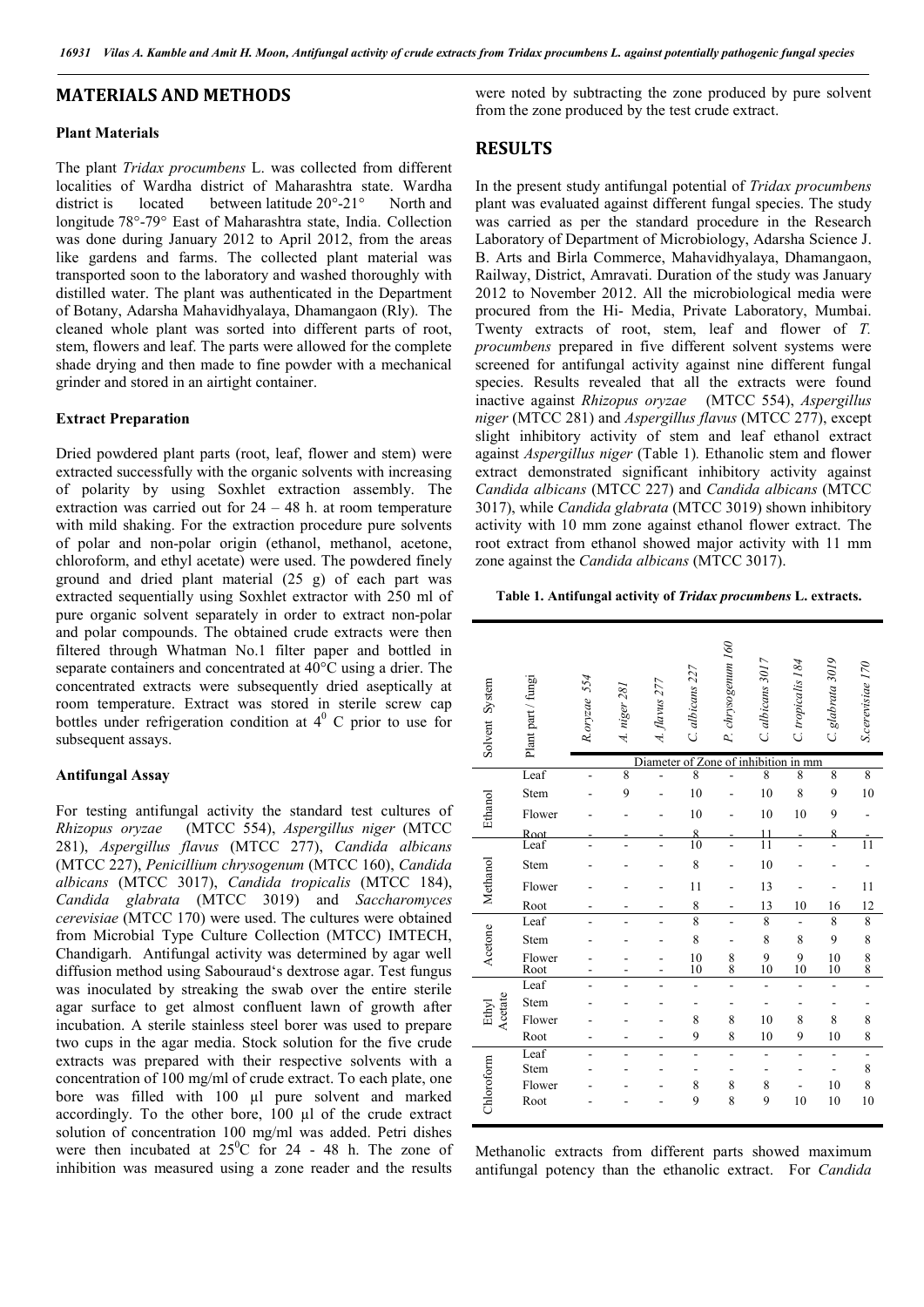*albicans* (MTCC 227) methanol leaf extract showed significant inhibitory activity with 10 mm zone, while flower extract showed 11mm zone. For another strain i.e. *Candida albicans*  (MTCC 3017) inhibitory zones were recorded from methanolic extraction as 11 mm for leaf and 10 mm for stem, while 13 mm zone was recorded for both flower and root extracts. Methanol root extract showed 10 mm zone against the *Candida tropicalis* (MTCC 184), while the same extract showed greater potency for *Candida glabrata* (MTCC 3019) with 16 mm inhibition zone. For *Saccharomyces cerevisiae* (MTCC 170) significant inhibitory effects (11-12 mm inhibition zone) was noted for leaf, flower and root extracted with methanol, while stem extract failed to show any activity. The acetone extract of root showed significant antifungal activity with 10 mm zone for all four tested *Candida* species, i.e *Candida albicans* (MTCC 227), *Candida albicans* (MTCC 3017), *Candida tropicalis* (MTCC 184) and *Candida glabrata* (MTCC 3019), while acetone flower extracts showed 10 mm zone for only two *Candida species* i.e. *Candida glabrata* (MTCC 3019) and *Candida albicans* (MTCC 227). Acetone stem extracts showed inhibitory activity towards *Candida albicans* (MTCC 227), *Candida albicans* (MTCC 3017), *Candida glabrata* (MTCC 3019), *Candida tropicalis* (MTCC 184) and *Saccharomyces cerevisiae* (MTCC 170) with growth inhibition zones ranging from 8 to 9 mm. The acetone extract of four different parts was ineffective towards *Rhizopus oryzae* (MTCC 554), *Aspergillus niger* (MTCC 281) and *Aspergillus flavus* (MTCC 277).

**Table 2. Effectiveness of** *Tridax procumbens* **extract against tested fungal species**

| Extract type         | Leaves                     |          | <b>Stems</b> |          | Flowers |          | Roots  |          |
|----------------------|----------------------------|----------|--------------|----------|---------|----------|--------|----------|
| Solvent used         | Active                     | Inactive | Active       | Inactive | Active  | Inactive | Active | Inactive |
| Ethanol              | 6                          | 3        | 6            | 3        | 4       | 5        | 3      | 6        |
| Methanol             | 3                          | 6        | 2            | 7        | 5       | 4        | 5      | 4        |
| Acetone              | 4                          | 5        | 5            | 4        | 6       | 3        | 6      | 3        |
| <b>Ethyl Acetate</b> | 0                          | 9        | $\theta$     | 9        | 6       | 3        | 6      | 3        |
| Chloroform           | 0                          | 9        |              | 8        | 5       | 4        | 6      | 3        |
|                      | No. of tested fungi $= 09$ |          |              |          |         |          |        |          |

Ethyl acetate and chloroform extract from leaf and stem showed no effect on any fungal species except slight inhibitory effect of stem chloroform extract on *Saccharomyces cerevisiae* (MTCC 170) but the Ethyl acetate and chloroform extract from flower and root part demonstrated inhibitory effect against *Candida albicans* (MTCC 227), *Penicillium chrysogenum* (MTCC 160), *Candida albicans* (MTCC 3017), *Candida glabrata* (MTCC 3019), *Candida tropicalis* (MTCC 184) and *Saccharomyces cerevisiae* (MTCC 170) with zone of inhibition ranging from 8 to 10 mm except inactivity of flower chloroform extract on *Candida tropicalis*.

### **DISCUSSION**

Search for new antimicrobial compound is very essential, as day by day resistance of the bacterial and fungal pathogens are showing increasing trends towards current antimicrobials. In recent years, a significant worldwide increase in fungal infections has been reported in the medico-logical case reports/ case studies. Fungi cause both superficial and internal mycoses. *Candida* spp. is an important cause of bloodstream infections and opportunistic infections in the oral cavity of immunocompromised patients (Pfaller and Diekema, 2002). *Candida*  species is also the most common cause of vaginal candidiasis or thrush and approximately 80-90% of thrush cases are caused by *Candida albicans* with other species (Hammer *et al.* 1998). The emergence of non-albicans *Candida* (NAC) species such as *Candida glabrata*, *C. parapsilosis*, *C. tropicalis* and *C. krusei* which cause serious oropharyngeal candidiasis and occasionally esophageal candidiasis (Wingard, 1995; Vazquez *et al*., 2000) has also complicated the situation. Traditionally, *Tridax procumbens* has been used in medicine and to increase shelf life of foods, showing inhibition against bacteria, fungi and yeast. Most of their properties are due to the phytochemicals produced during their secondary metabolism (Adam *et al.,* 1998). As per the data obtained from the antifungal activity, *Candida* species, like *Candida albicans*, *Candida tropicalis* and *Candida glabrata,* and also the *Saccharomyces cerevisiae* were found to be the most susceptible to the inhibitory activity of tested extracts and were inhibited by  $13 - 16$  different extracts (Fig. 1 and 2).

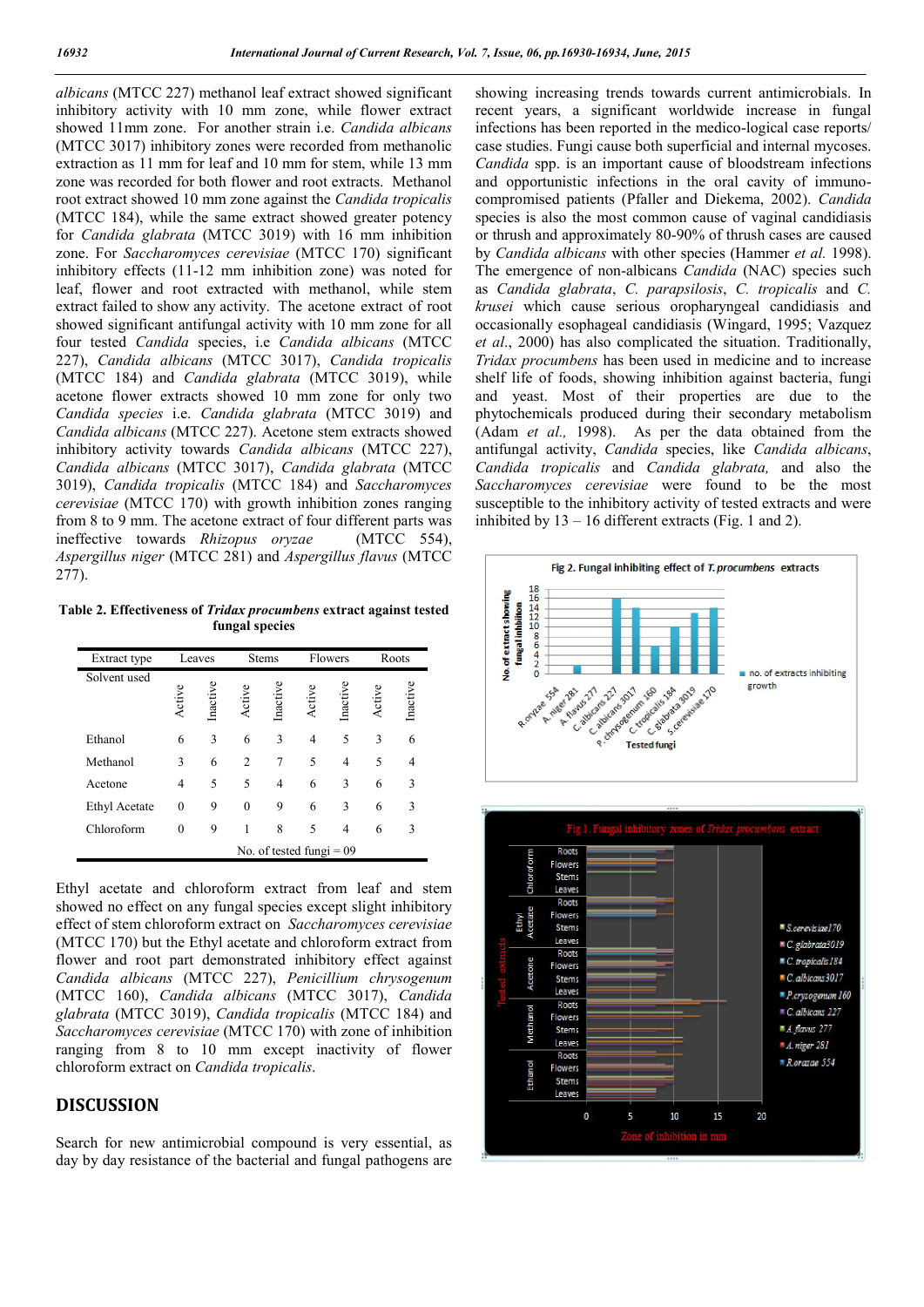The less affected fungi were *Rhizopus oryzae, Aspergillus niger, Aspergillus flavus* and *Penicillium chrysogenum*. Jindal and Kumar (2013a) studied the antimicrobial potential of flavonoids from *Tridax procumbens* against *Aspergillus niger, Aspergillus flavus, Candida albicans* and *Trichophyton spp* and reported higher sensitivity of *Candida albicans* to flavonoids, indicating the antifungal potential of flavonoids from the plant. In present study also *Candida albicans* was found to the most sensitive fungus inhibited by sixteen different extracts prepared from four different parts of *Tridax procumbens.* On the other hand *Aspergillus niger* and *Aspergillus flavus* were found to be the least affected fungi. Essential oil extracted from *Tridax procumbens* have been reported to have antifungal activity (12 – 15 mm zone of inhibition) against the *Candida albicans, Candida tropicalis* and *Candida parapsilosis* (Manjamalai *et al.,* 2012)*.* Results of present study also support the fact that extracts prepared from different parts of *Tridax procumbens* had the antifungal activity for *Candida* yeast. The spectrum of antifungal potency of extracts obtained from *Tridax procumbens* reflects the presence of active phytochemical constituents responsible for its antifungal activity. The phytochemical screening revealed the presence of alkaloids, carotenoids, flavonoids (catechins and flavones), cardiac glycosides, terpenoids, fumaric acid, β-sitosterol, saponins and tannins in *Tridax procumbens* (Tejaswini *et al.,* 2011; Kamble and Moon, 2015; Ikewunchi, 2009). The antifungal activity noted in crude extracts may be due to the presence of active components which are present in *T. procumbens*. In light of the fact that microorganism are developing increasing resistance to currently used drugs, present investigation is of great importance in pharmaceutical industries for preparing plant based antimicrobial drugs.

In the present investigations, *Penicillium chrysogenum* was the less affected fungi, inhibited with low level (8 mm inhibition zone) only by flower and root extract prepared in acetone, ethyl acetate and chloroform solvent, while *Aspergillus niger* and *Aspergillus flavus* was totally unaffected by any of the solvent extract. Jindal and Kumar (2013b) reported excellent antifungal potential for free flavonoid of stem and bound flavonoid of stem and flower of *Tridax procumbens* against *Aspergillus niger*. Recently the production of biogenic metallic nanoparticles (NP) with least harmful effects to both humans and environment is scaling up. Bhati-kushwaha and Malik (2014) assessed the antifungal activity of silver nanoparticles obtained from callus extract (stem and leaf) of *Tridax procumbens* L. against *Aspergillus niger* and *Aspergillus flavus* and reported considerable antimicrobial activity of biogenic nanoparticles against *Aspergillus niger* and *Aspergillus flavus*. Comparison studies of crude extracts and synthesized biogenic nanoparticles from them also revealed superior antimicrobial activity of nanoparticles than crude extracts alone. Therefore metal nanoparticle technology could be an effective and ecofriendly way to increase an antimicrobial potential of biological extracts.

In the present studies methanol extract prepared from leaf, stem, flower and root showed significant inhibitory activity against *Candida albicans* (MTCC 227 and MTCC 3017) with inhibition zone ranging from 8 mm to 13 mm at 100 mg/ml concentration of extract, while root part extracted in methanol exhibited antifungal activity against *Candida tropicalis* and *Candida glabrata*. Manjamalai *et al*. (2012) studied the antifungal, anti-inflammatory potential and GC – MS analysis for bioactive molecules of *Tridax procumbens L.* leaf and reported inhibitory effect of leaf methanol extract against fungal cultures of *Candida albicans* and *Candida tropicalis* at different concentration of 150, 250, and 500μg/ml. They also identified alpha  $(\alpha)$  and beta  $(\beta)$  pinenes, Sabinene, and l-Phellandrene in essential oil extracted from *Tridax procumbens* L. which have tremendous medicinal value. Previously, β-pinenes from the leaves of *Sesuvium portulacastrum* have been reported to possess antifungal activity against *Candida* spp. (Magwa *et al.*, 2003). However, our findings also indicate the susceptibility of *Candida albicans* and *Candida tropicalis* toward the methanolic leaf extract of *Tridax procumbens* L., which support the evidence for presence of bioactive compounds in the methanolic root extracts and it could be the better and effective anti-candidial drug in future. Use of such natural fungicidal agents may be effective and less toxic than the commercial chemical fungicides available for the therapeutic management of *Candida* infections. The mechanisms that is responsible for the antifungal activity is thought to be because of the phytochemicals present in the plant that shows a greater inhibitory activity against microorganisms.

#### **Conclusion**

From the present investigation, it is concluded that the plant *Tridax procumbens* had the immense antifungal potential for the tested *Candida* species and the assayed extract composed of active secondary metabolites responsible for its antifungal activity. The study validated the use of this plant as an antifungal agent in the management of infections caused by the assayed fungi. The results also provides acceptance to the folkloric use of this plant in treating microbial infection and showed that *Tridax procumbens* could be exploited for new potent antimicrobial agents.

### **REFERENCES**

- Adam, K., Sivropoulou, A., Kokkini, S., Lanaras, T., Arsenakis, M. 1998. Antifungal activities of *Origanum vulgare* subsp*. hirtum*, *Mentha spicata*, *Lavandula angustifolia*, and *Salvia fruticosa* essential οils against human pathogenic fungi. *J. Agric. Food Chem*., 46: 1739- 1745.
- Ali, M., Rawinder, E. and Ramachandran, R. 2001. A new flavonoid from the aerial parts of *Tridax procumbens*. *Fitoterapia*, 72(3): 313-315.
- Bhati-kushwaha, H. and Malik, C.P. 2014. Assessment of antibacterial and antifungal activities of silver nanoparticles obtained from the callus extracts (stem and leaf) of *Tridax procumbens* L. *Ind. J. Biotechnol.*, 13: 114 – 120.
- Hammer, K.A., Carson, C.F. and Riley, T.V. 1998. *In vitro*  activity of essential oils, in particular *Melaleuca alternifolia*  (tea tree) oil and tea tree oil products, against *Candida* spp. *J. Antimicrob. Chemether*., 42 :591-595.
- Hill, A.F. 1952. Economic Botany. A textbook of useful plants and plant products, 2<sup>nd</sup> edn. McGraw-Hill Book Company Inc, New York.